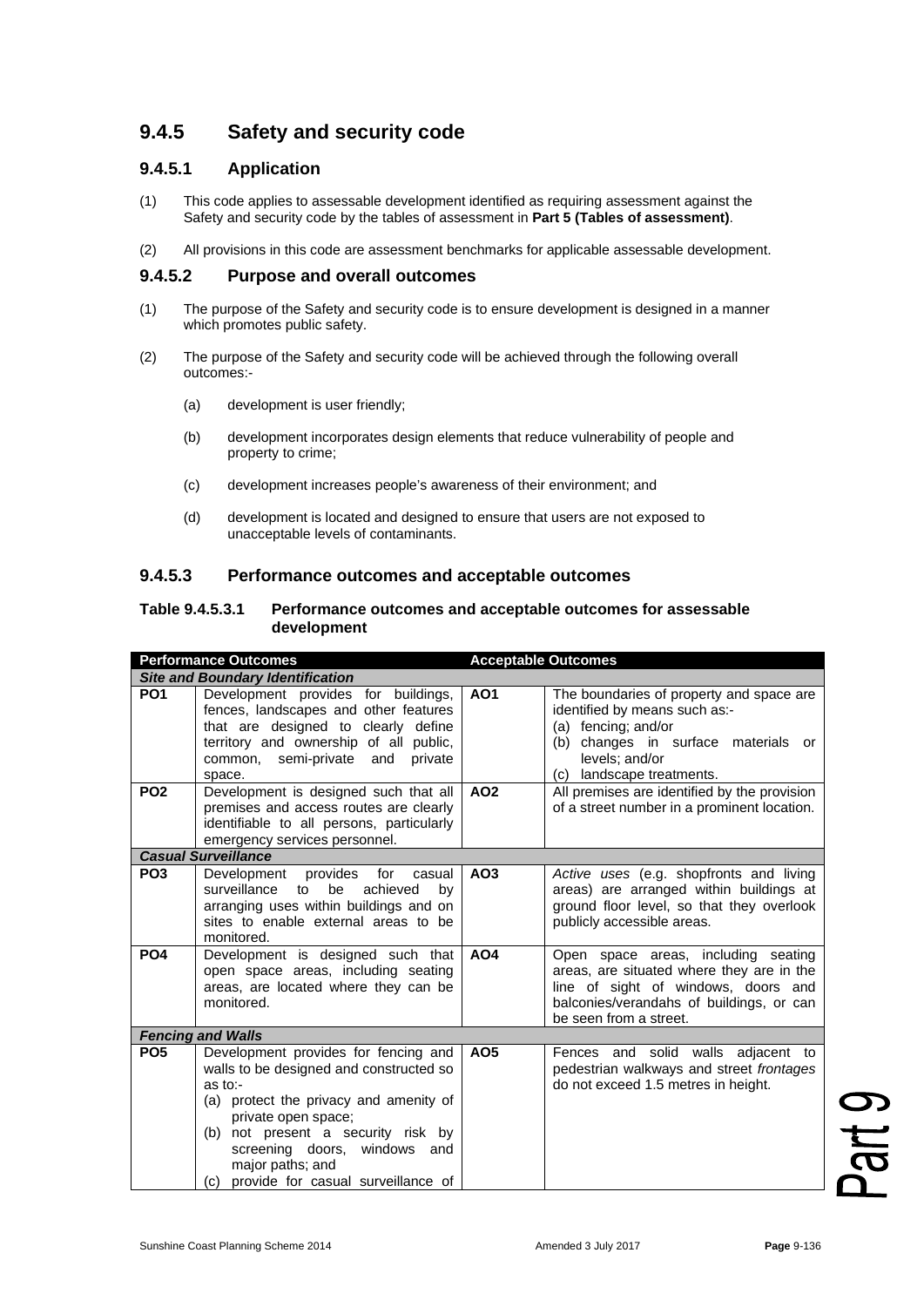| <b>Performance Outcomes</b>               |                                                                               | <b>Acceptable Outcomes</b> |                                                                                       |
|-------------------------------------------|-------------------------------------------------------------------------------|----------------------------|---------------------------------------------------------------------------------------|
|                                           | and<br>public<br>both<br>properties                                           |                            |                                                                                       |
|                                           | thoroughfares.                                                                |                            |                                                                                       |
| <b>Landscapes</b>                         |                                                                               |                            |                                                                                       |
| PO <sub>6</sub>                           | Development provides for landscapes<br>that do not present a security risk by | AO <sub>6</sub>            | No acceptable outcome provided.                                                       |
|                                           | doors,<br>windows<br>screening<br>and                                         |                            | Editor's note-Section 9.4.2 (Landscape                                                |
|                                           | pedestrian and cyclist paths or lead to                                       |                            | code) sets out the requirements for designing                                         |
|                                           | opportunities for concealment.                                                |                            | landscapes for public safety.                                                         |
| Lighting                                  |                                                                               |                            |                                                                                       |
| PO <sub>7</sub>                           | Development provides for lighting to                                          | AO7.1                      | Lighting of appropriate intensities is                                                |
|                                           | pathways, building entries, driveways                                         |                            | provided which satisfies the requirements                                             |
|                                           | and car parking areas in a manner                                             |                            | of AS1158 - Lighting for Roads and                                                    |
|                                           | which:-                                                                       |                            | Public Spaces and the Sunshine Coast                                                  |
|                                           | (a) provides a sense of safety and                                            |                            | Public Lighting Plan.                                                                 |
|                                           | security for residents, staff and                                             | AO7.2                      |                                                                                       |
|                                           | visitors:<br>(b) does not cause adverse impact on                             |                            | focussed to<br>illuminate<br>Lighting<br>is<br>concealment areas and entrances (e.g.  |
|                                           | adjacent land uses; and                                                       |                            | entrances to loading docks).                                                          |
|                                           | (c) minimises the maintenance and                                             |                            |                                                                                       |
|                                           | operational<br>lighting<br>cost<br>οf                                         | AO7.3                      | Lighting is directed onto the site or                                                 |
|                                           | infrastructure.                                                               |                            | building and away from neighbouring                                                   |
|                                           |                                                                               |                            | sites.                                                                                |
|                                           |                                                                               |                            |                                                                                       |
|                                           |                                                                               | A07.4                      | Lighting is consistent to reduce the                                                  |
|                                           |                                                                               |                            | contrast between shadows and well lit                                                 |
|                                           |                                                                               |                            | areas.                                                                                |
| <b>Building Design</b><br>PO <sub>8</sub> |                                                                               | AO8.1                      |                                                                                       |
|                                           | Development provides for buildings<br>which are designed to ensure a high     |                            | Windows and activities in buildings are<br>directed, where possible, to overlook      |
|                                           | level of safety and security for residents,                                   |                            | public and semi-public areas.                                                         |
|                                           | staff and the community and:-                                                 |                            |                                                                                       |
|                                           | (a) optimise casual surveillance;                                             | AO8.2                      | No blank building facade is presented to                                              |
|                                           | (b) provide unimpeded sight lines;                                            |                            | any street frontage.                                                                  |
|                                           | (c) control illegitimate access<br>and                                        |                            |                                                                                       |
|                                           | minimise<br>opportunities<br>for                                              | AO8.3                      | Toughened glass, screens and other                                                    |
|                                           | vandalism; and<br>(d) avoid concealment spots.                                |                            | measures are used in windows that are                                                 |
|                                           |                                                                               |                            | provided at the ground storey, to deter<br>unlawful entry.                            |
|                                           |                                                                               |                            |                                                                                       |
|                                           |                                                                               | AO8.4                      | Vandal proof materials and anti-graffiti                                              |
|                                           |                                                                               |                            | paint are used.                                                                       |
|                                           |                                                                               |                            |                                                                                       |
|                                           |                                                                               | AO8.5                      | Along property boundaries adjacent to the                                             |
|                                           |                                                                               |                            | street or in view of the street and other                                             |
|                                           |                                                                               |                            | publicly accessible areas within sites,                                               |
|                                           |                                                                               |                            | building facades are provided which do<br>not incorporate recesses of sufficient size |
|                                           |                                                                               |                            | to conceal a person.                                                                  |
| PO <sub>9</sub>                           | Development provides for all building                                         | AO9.1                      | Building entrances (including ramps and                                               |
|                                           | entrances to be located and designed                                          |                            | elevator entrances) are exposed to the                                                |
|                                           | so as to be easily identifiable and                                           |                            | primary street frontage and are well lit and                                          |
|                                           | accessible.                                                                   |                            | clearly legible.                                                                      |
|                                           |                                                                               |                            |                                                                                       |
|                                           |                                                                               | AO9.2                      | For non-residential premises:-                                                        |
|                                           |                                                                               |                            | (a) building entrances provide<br>clear                                               |
|                                           |                                                                               |                            | sightlines from the building foyer so<br>that occupants can see outside               |
|                                           |                                                                               |                            | before leaving the building, and have                                                 |
|                                           |                                                                               |                            | lobbies visible from the exterior; and                                                |
|                                           |                                                                               |                            | (b) staff entrances are located on the                                                |
|                                           |                                                                               |                            | primary street frontage and not in                                                    |
|                                           |                                                                               |                            | side access ways.                                                                     |
|                                           | <b>Movement and Access</b>                                                    |                            |                                                                                       |
| <b>PO10</b>                               | Development provides for pedestrian                                           | AO10.1                     | All barriers (including landscape features)                                           |
|                                           | and cyclist pathways and facilities that                                      |                            | along principal pedestrian routes are                                                 |

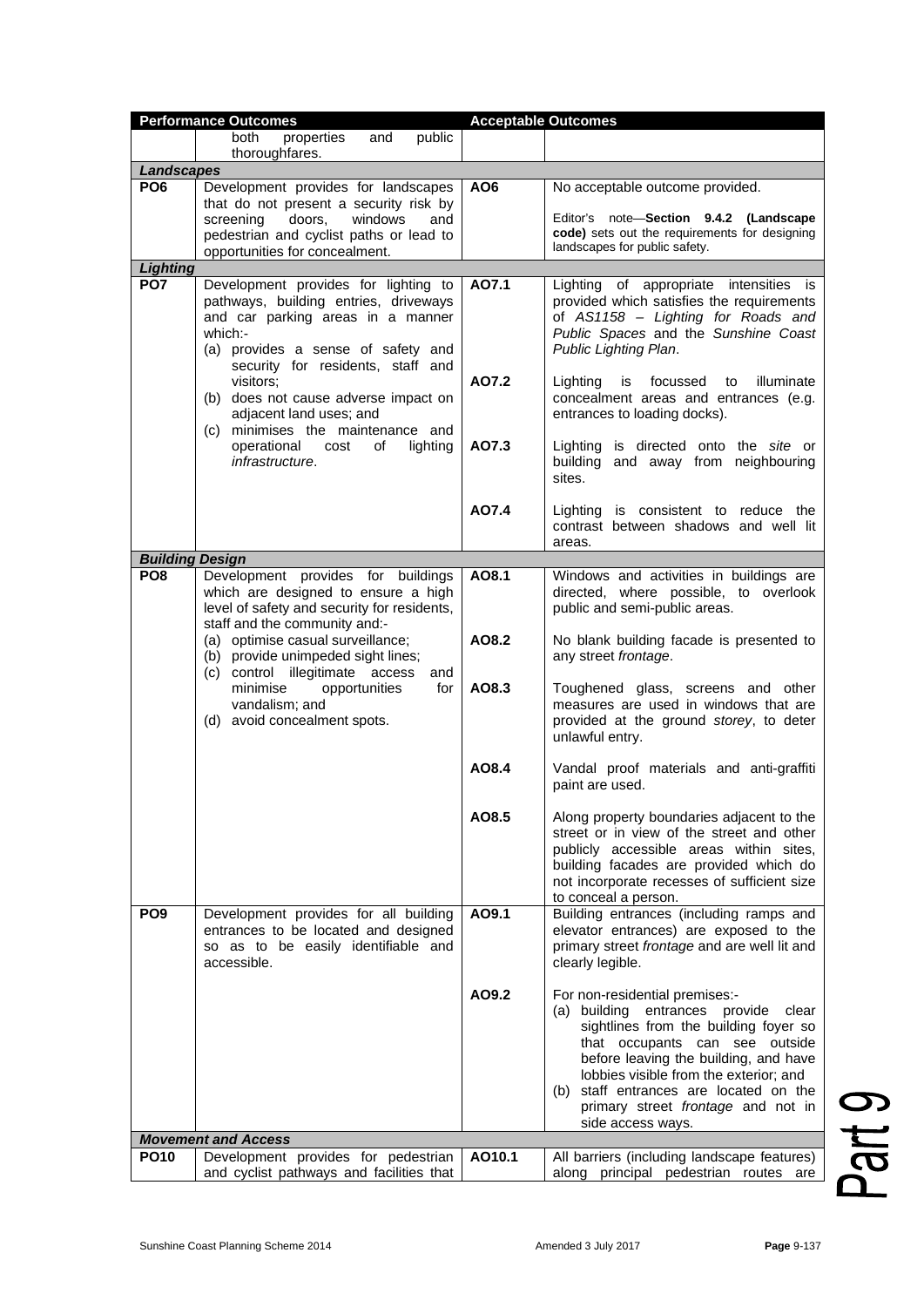|                          | <b>Performance Outcomes</b>                                                                                                                            |        | <b>Acceptable Outcomes</b>                                                                                                                                                                                                                                                        |
|--------------------------|--------------------------------------------------------------------------------------------------------------------------------------------------------|--------|-----------------------------------------------------------------------------------------------------------------------------------------------------------------------------------------------------------------------------------------------------------------------------------|
|                          | readily<br>useable<br>and<br>safe,<br>are                                                                                                              |        | regularly visually permeable.                                                                                                                                                                                                                                                     |
|                          | accessible.                                                                                                                                            | AO10.2 | Pedestrian and cyclist facilities<br>are<br>designed to encourage the use of active<br>transport modes by:-<br>(a) minimising distances and providing<br>safe grading paths, separated from<br>motorised traffic; and<br>(b) using<br>non-slip<br>even,<br>pavement<br>materials. |
|                          |                                                                                                                                                        | AO10.3 | Pedestrian and cyclist and vehicular<br>movement systems are co-located to<br>encourage maximum surveillance, while<br>providing for safe travel for each mode.                                                                                                                   |
|                          |                                                                                                                                                        | AO10.4 | Legible and consistent signage, which<br>indicates designated routes and safe<br>places, is provided.                                                                                                                                                                             |
| <b>PO11</b>              | Development<br>provides<br>for<br>safe<br>pedestrian access to and from the<br>building's main entrance.                                               | AO11   | Development is designed<br>such<br>that<br>priority is given to the needs of<br>pedestrians for direct links to a building's<br>main entrance and to any adjoining local<br>activities or public transport facilities.                                                            |
|                          |                                                                                                                                                        |        | Editor's note-Section 9.4.8 (Transport and<br>parking code) sets out requirements for the<br>design of pedestrian and cycle facilities.                                                                                                                                           |
| <b>Car Parks</b>         |                                                                                                                                                        |        |                                                                                                                                                                                                                                                                                   |
| <b>PO12</b>              | Development provides car parks which<br>are designed, located and managed to<br>promote public safety, security and non-<br>discriminatory access.     | AO12.1 | Public parking areas:-<br>(a) are clearly designated;<br>(b) are well-lit; and<br>(c) have clearly defined access points.                                                                                                                                                         |
|                          |                                                                                                                                                        | AO12.2 | After hours staff parking is well lit and in<br>close proximity to staff access points.                                                                                                                                                                                           |
|                          |                                                                                                                                                        | AO12.3 | Enclosed underground car parks can only<br>be accessed from inside the building or<br>through a security system.                                                                                                                                                                  |
|                          |                                                                                                                                                        | AO12.4 | Multi-level car parks include the following:-<br>(a) emergency telephones to security<br>personnel;<br>(b) mechanical surveillance;<br>(c) alarms or poles; and<br>(d) other similarly effective safety and<br>security measures.                                                 |
|                          |                                                                                                                                                        | AO12.5 | Signs are strategically located to direct<br>people to entries and exits and to parking<br>bays within the site.                                                                                                                                                                  |
|                          |                                                                                                                                                        |        | Editor's note-Section 9.4.8 (Transport and<br>parking code) sets out additional requirements<br>for car park design.                                                                                                                                                              |
| <b>PO13</b>              | Development provides for restricted<br>access areas to be designed, located<br>and managed to promote public safety<br>and security.                   | AO13   | Loading docks, storage areas and other<br>restricted access areas are well lit and/or<br>can be locked after hours.                                                                                                                                                               |
| <b>Public Facilities</b> |                                                                                                                                                        |        |                                                                                                                                                                                                                                                                                   |
| <b>PO14</b>              | Development<br>provides for<br>publicly<br>accessible<br>facilities, including toilet<br>facilities, to be located and designed to<br>maximise safety. | AO14.1 | Publicly accessible toilet facilities are well<br>lit and located where they are obvious so<br>that they can be monitored by other<br>persons, including motorists.                                                                                                               |